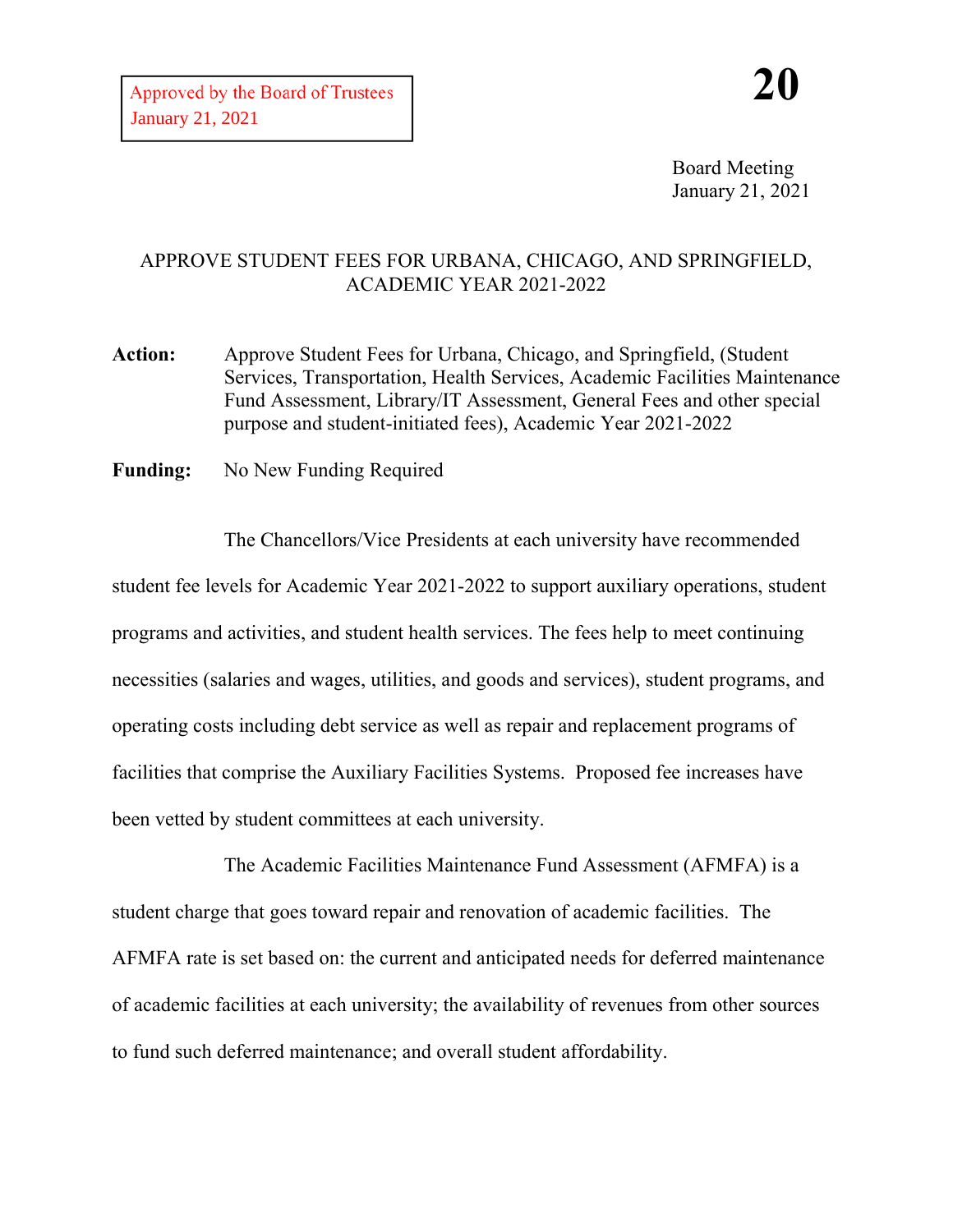## **UNIVERSITY OF ILLINOIS URBANA-CHAMPAIGN**

Student Fees and Assessments at the University of Illinois Urbana-Champaign are proposed to increase by \$13 per semester  $(+0.82$  percent). Fee changes include: an increase of \$3 for the Service Fee (for Student Success and Engagement infrastructure); an increase of \$5 for the General Fee (primarily to cover the critical replacement of the roof on the Arcade building); a decrease of \$1 for the Health Service fee; and an increase of \$6 per semester in the Student Transportation fee (new contract negotiated and first increase to students since academic year 2017-18). No increases are recommended for the AFMA, Library/IT Assessment or the Student Initiated fee.

## **UNIVERSITY OF ILLINOIS CHICAGO**

Student Fees and Assessments at the University of Illinois Chicago are proposed to increase by \$14 per semester  $(+0.84$  percent). The additional amount consists of: a \$4 increase in the Service Fee (to cover union increases and minimum wage changes), and a \$10 increase in the Health Service Fee (referendum passed to increase student mental health services). No increases are recommended for the General Fee, Student-to-Student Fee, Sustainability Fee, AFMFA, or Library/IT Assessment. The Transportation Fee rate (currently at \$163) will be established after the Chicago Transit Authority (CTA) provides the Fiscal Year 2021 rate in March 2021.

## **UNIVERSITY OF ILLINOIS SPRINGFIELD**

Student Fees and Assessments at the University of Illinois Springfield will remain unchanged.

2